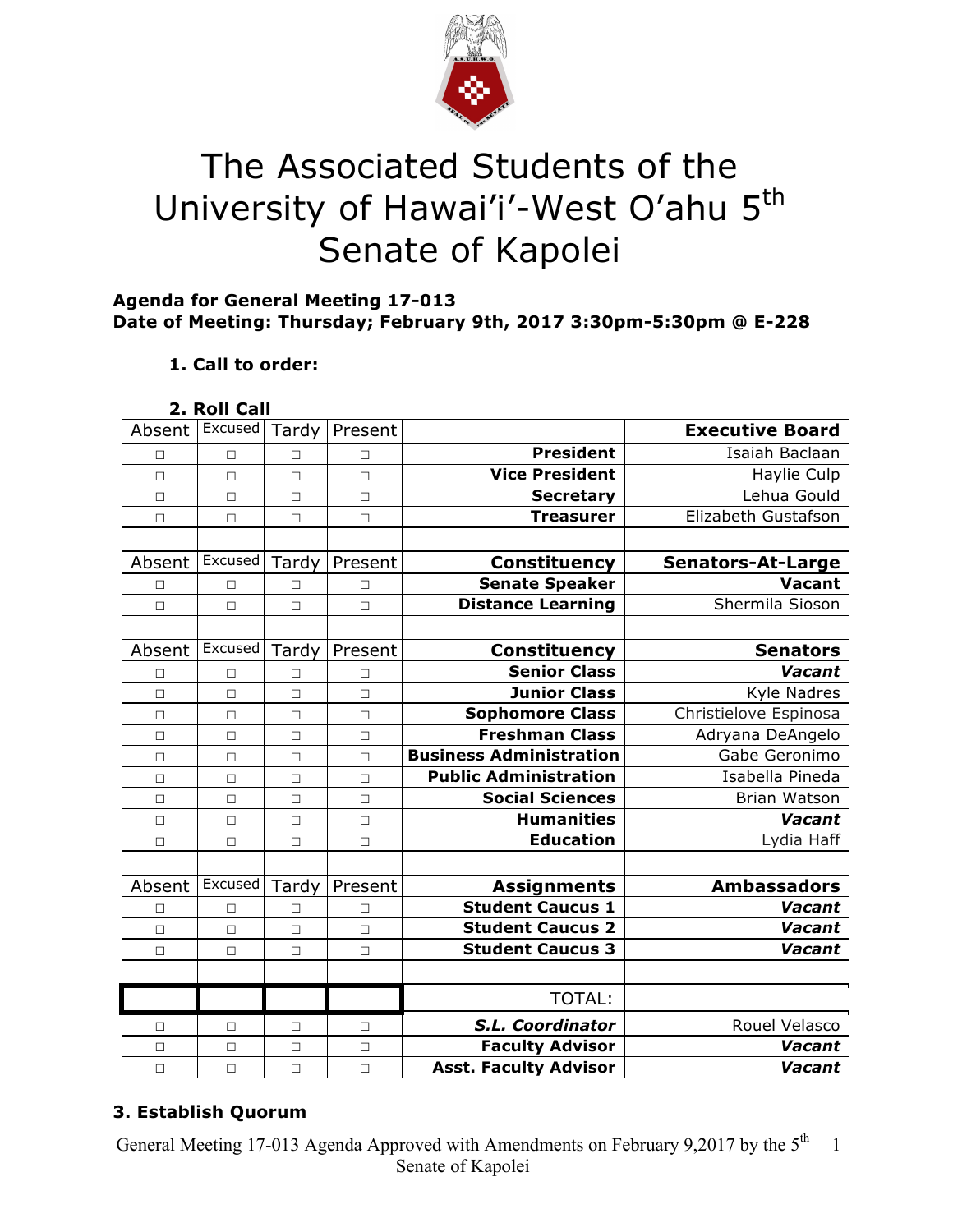### 3.1 Quorum Established? Yes

#### **4. Open Forum Guest**

### **5. Approval of Agenda and Minutes**

- 5.1 Minutes for Meeting 17-012 Motion: Second: Vote:
- 5.2 Agenda for Meeting 17-013 Motion: Second: Vote:

#### **6. Internal Reports**

- 6.1 President
- 6.2 Vice President
- 6.3 Secretary
- 6.4 Treasurer
- 6.5 Advisors
- 6.6 *Standing Committee Reports*
- 6.6.1 Budget & Finance
- 6.6.2 Activities
- 6.6.3 Legislative
- 6.7 *Ad Hoc Committee Reports*
- 6.7.1 Elections Committee
- 6.7.2 Transitioning Committee
- 6.8 *Senators Report*
- 6.8.1 Senate Speaker **N/A**
- 6.8.1 Distance Learning
- 6.8.2 Senior Class **N/A**
- 6.8.3 Junior Class
- 6.8.4 Sophomore Class
- 6.8.5 Freshman Class
- 6.8.6 Business Administration Division
- 6.8.7 Public Administration Division
- 6.8.8 Social Sciences Division
- 6.8.9 Humanities Division **N/A**
- 6.8.10 Education Division
- 6.9 Caucus Ambassadors Report **N/A**
- 6.10 *Campus Committees Report*
- -Communications Committee
- -Transportation Committee
- -Technology Committee
- -Health Committee
- -Strategic Planning Committee